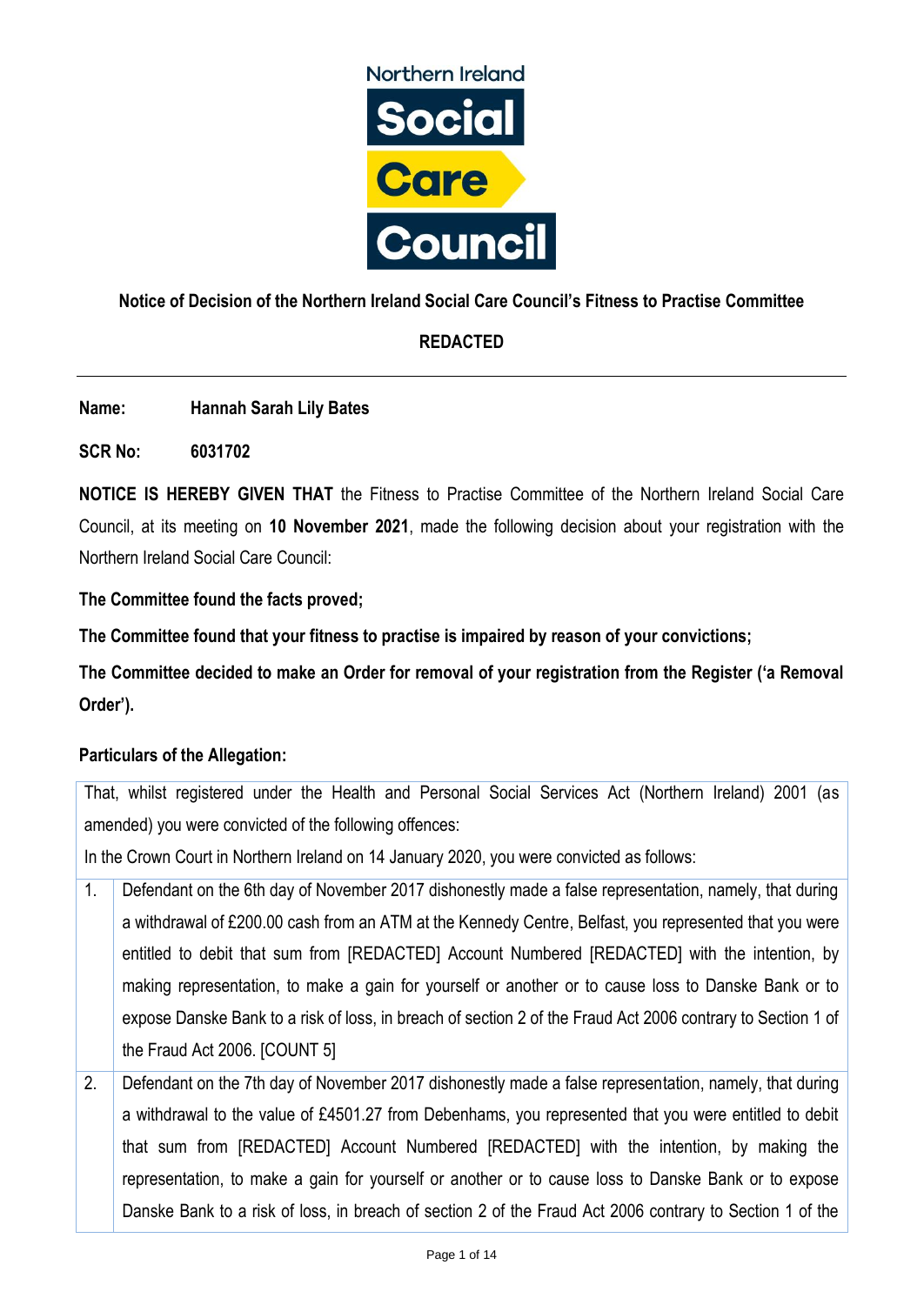|    | Fraud Act 2006. [COUNT 6]                                                                                   |
|----|-------------------------------------------------------------------------------------------------------------|
| 3. | Defendant on the 7th day of November 2017 dishonestly made a false representation, namely, that during      |
|    | a withdrawal to the value of £3495.69 from Marks and Spencers Foreign Exchange, you represented that        |
|    | you were entitled to debit that sum from [REDACTED] Account Numbered [REDACTED] with the                    |
|    | intention, by making the representation, to make a gain for yourself or another or to cause loss to Danske  |
|    | Bank or to expose Danske Bank to a risk of loss, in breach of section 2 of the Fraud Act 2006 contrary to   |
|    | Section 1 of the Fraud Act 2006. [COUNT 7]                                                                  |
| 4. | Defendant on the 7th day of November 2017 dishonestly made a false representation, namely, that during      |
|    | a withdrawal to the value of £4500.00 from Thomas Cook Travel, you represented that you were entitled       |
|    | to debit that sum from [REDACTED] Account Numbered [REDACTED] with the intention, by making the             |
|    | representation, to make gain for yourself or another or to cause loss to Danske Bank or to expose Danske    |
|    | Bank to a risk of loss, in breach of section 2 of the Fraud Act 2006 contrary to Section 1 of the Fraud Act |
|    | 2006. [COUNT 8]                                                                                             |
| 5. | Defendant on the 7th day of November 2017 dishonestly made a false representation, namely, that during      |
|    | a withdrawal to the value of £4003.32 from Travelex UK Ltd, you represented that you were entitled to       |
|    | debit that sum from [REDACTED] Account Numbered [REDACTED] with the intention, by making the                |
|    | representation, to make a gain for yourself or another or to cause loss to Danske Bank or to expose         |
|    | Danske Bank to a risk of loss, in breach of section 2 of the Fraud Act 2006 contrary to Section 1 of the    |
|    | Fraud Act 2006. [COUNT 9]                                                                                   |
| 6. | Defendant on the 7th day of November 2017 dishonestly made a false representation, namely, that during      |
|    | a withdrawal to the value of £1169.34 from Travelex UK Ltd, you represented that you were entitled to       |
|    | debit that sum from [REDACTED] Account Numbered [REDACTED] with the intention, by making the                |
|    | representation, to make gain for yourself or another or to cause loss to Danske Bank or to expose Danske    |
|    | Bank to a risk of loss, in breach of section 2 of the Fraud Act 2006 contrary to Section 1 of the Fraud Act |
|    |                                                                                                             |
|    | 2006. [COUNT 10]                                                                                            |
| 7. | Defendant on the 7th day of November 2017 dishonestly made a false representation, namely, that during      |
|    | a withdrawal to the value of £1504.59 from Travelex@Sainsburys, you represented that you were entitled      |
|    | to debit that sum from [REDACTED] Account Numbered [REDACTED] with the intention, by making the             |
|    | representation, to make gain for yourself or another or to cause loss to Danske Bank or to expose Danske    |
|    | Bank to a risk of loss, in breach of section 2 of the Fraud Act 2006 contrary to Section 1 of the Fraud Act |
|    | 2006. [COUNT 11]                                                                                            |
| 8. | Defendant on the 7th day of November 2017 dishonestly made a false representation, namely, that during      |
|    | a withdrawal to the value of £2669.72 from TUI FX 686, you represented that you were entitled to debit      |
|    | that sum from [REDACTED] Account Numbered [REDACTED] with the intention, by making the                      |
|    | representation, to make a gain for yourself or another or to cause loss to Danske Bank or to expose         |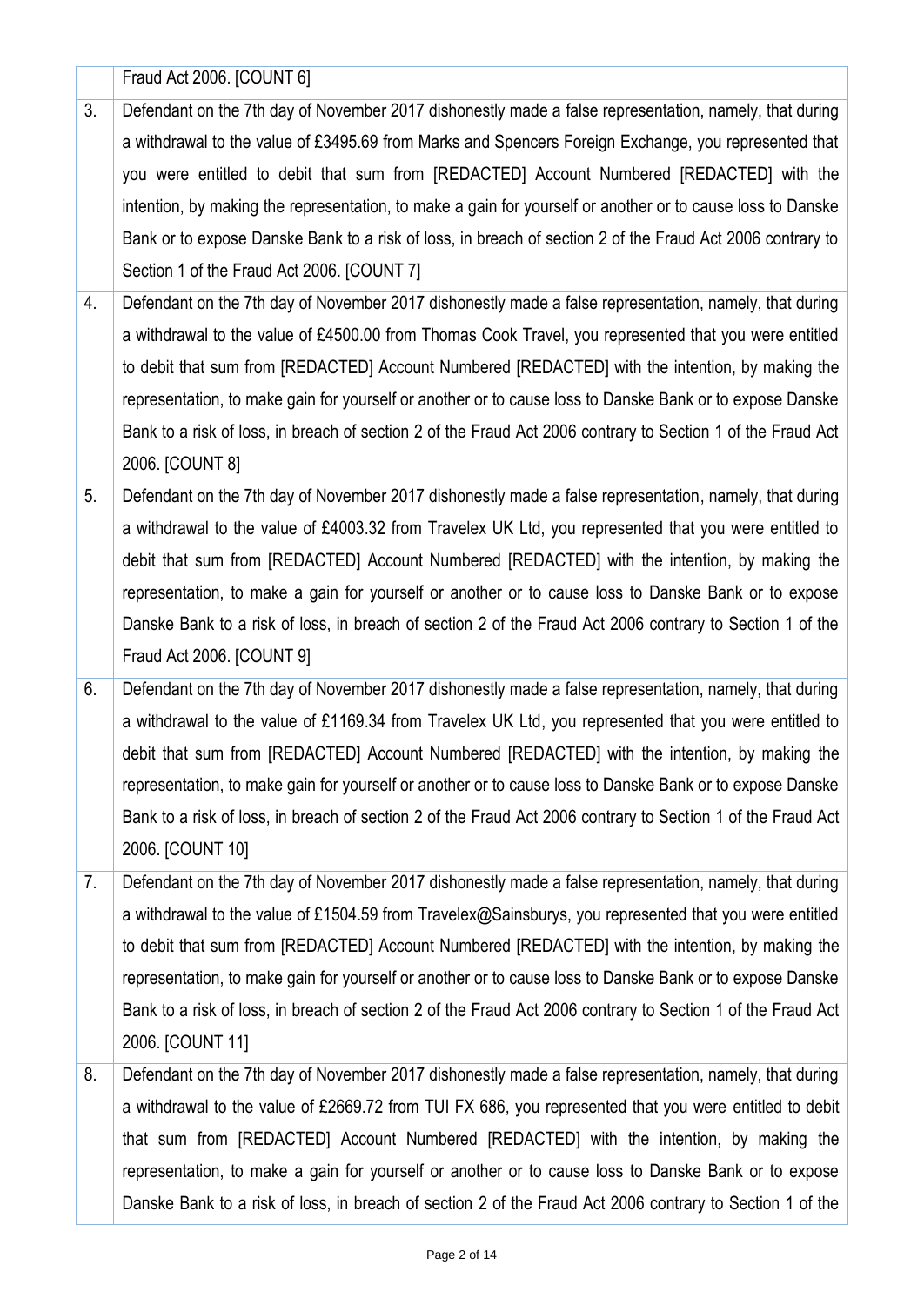Fraud Act 2006. [COUNT 12]

9. Defendant on the 9th day of November 2017 dishonestly made a false representation, namely, that during a withdrawal of £40.00 cash from an ATM at Royal Avenue, Belfast, you represented that you were entitled to debit that sum from [REDACTED] Account Numbered [REDACTED] with the intention, by making the representation, to make a gain for yourself or another or to cause loss to Danske Bank or to expose Danske Bank to a risk of loss, in breach of section 2 of the Fraud Act 2006 contrary to Section 1 of the Fraud Act 2006. [COUNT 13]

In the Crown Court in Northern Ireland on 30 January 2020, you were convicted as follows:

10. Defendant on the 4 November 2017, had possession of criminal property, contrary to Section 329 (1) (c) of the Proceeds of Crime Act 2002. [COUNT 1]

And your actions as set out above show that your fitness to practise is impaired by reason of your convictions.

### **Procedure**

The hearing was held under the fitness to practise procedure.

## **Preliminary Matters**

### **Service**

Mr Gilmore told the Committee that the Notice of Hearing and hearing bundle were sent to the Registrant's registered email address on 05 October 2021. Proof of delivery was received on the same date. On 07 October 2021, the Council received an email from the Registrant's solicitor, stating that neither he nor his client would be in attendance at the hearing.

The Committee received legal advice from the Legal Adviser, and she referred the Committee to the requirements as set out in the Northern Ireland Social Care Council's ('the Council') Fitness to Practise (Amendment) Rules 2019 ('the Rules') and, in particular, Rule 3 which states that proof of service shall be treated as being effected on the day after it was properly sent. The Committee took into account that the Notice of Hearing provided details of the date and time of the hearing, and that it was to be held virtually. In addition, it contained information about the Registrant's right to attend, be represented and call evidence, as well as the power to proceed in her absence.

The Committee, in all of the circumstances of the case, was satisfied that the Notice of Hearing had been served in accordance with Rule 3 of the Rules, and the requirements of Paragraph 5 of Schedule 2 of the Rules.

### **Proceeding in the Absence of the Registrant**

Mr Gilmore made an application to proceed in the absence of the Registrant under Paragraph 15 of Schedule 2 of the Rules, and submitted that the Committee should hear and determine the case in her absence. He invited the Committee to conclude that the email received from the Registrant's solicitor communicating to the Council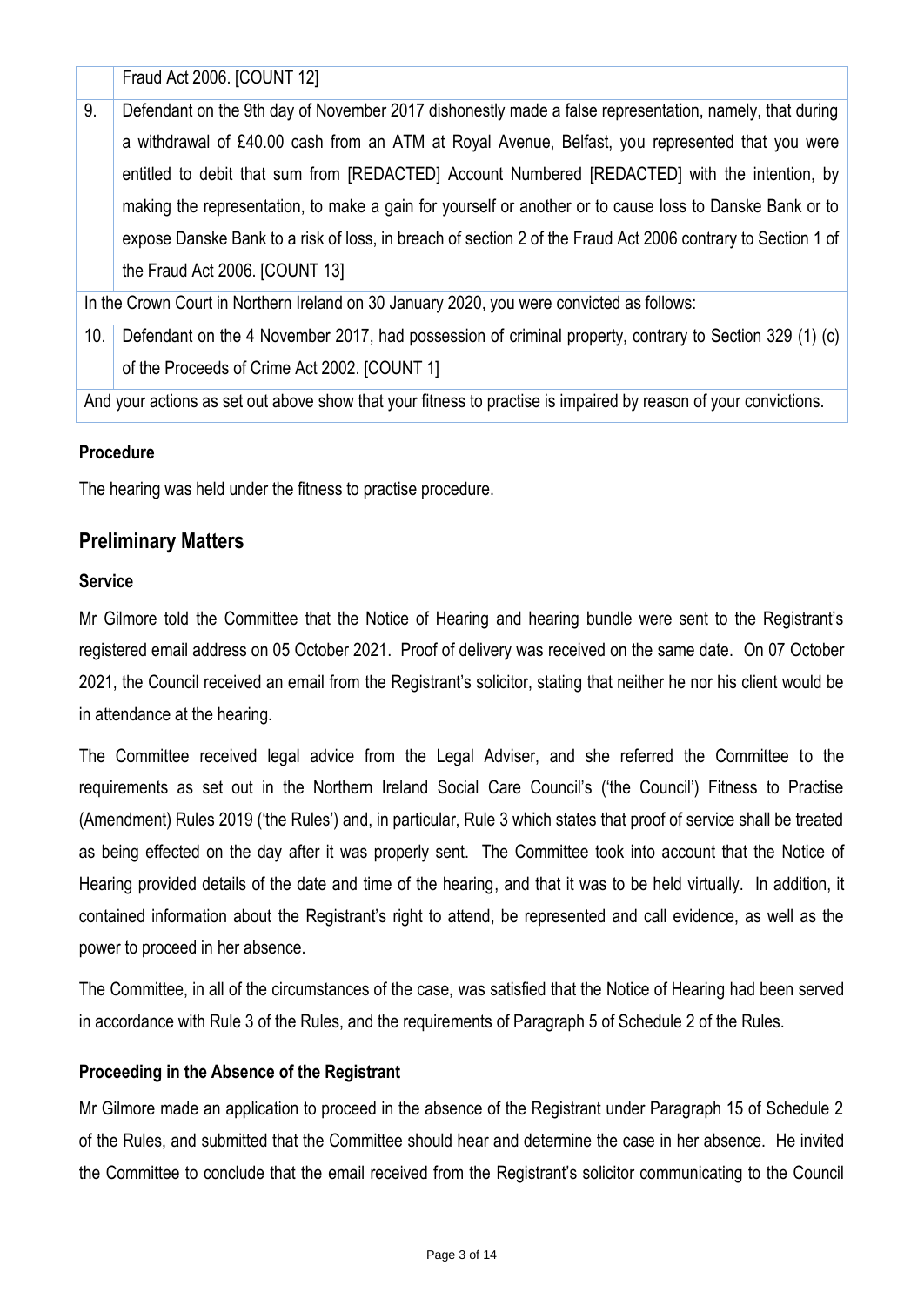that she did not wish to attend was a voluntary waiver of her right to do so. He further suggested that it was in the public interest for the case to proceed, as this would ensure a fair and expedient disposal of the hearing.

The Committee was mindful that the discretion to proceed in the absence of the Registrant should only be exercised with the utmost care and caution. In considering the application, the Committee sought to satisfy itself that all reasonable efforts had been made to notify the Registrant of the hearing, and accepted the advice of the Legal Adviser. She referred the Committee to the cases of R v Jones 2003 1 AC, Adeogba and Visvardis v GMC 2016. She reminded the Committee that in exercising its discretion to proceed in the Registrant's absence, it must have regard to all of the circumstances, with fairness to the Registrant being of prime consideration, although fairness to the Council and the public interest must also be taken into account. She advised the Committee to avoid reaching any improper conclusion about the Registrant's absence, and not to accept it as an admission in any way.

After careful consideration of all of the issues, the Committee decided to exercise its discretion to proceed in the absence of the Registrant, striking a careful balance between fairness to the Registrant and the wider public interest. It noted that:

- The Registrant had not made an application to adjourn the hearing;
- The Registrant instructed her solicitor to notify the Council that she did not wish to attend the hearing;
- There was no reason to suppose that adjourning the hearing would secure her attendance at a future date;
- The Particulars of the Allegation related to events that occurred in 2017; and
- There was a strong public interest in the case proceeding as listed.

The Committee accepted that there was some disadvantage to the Registrant in proceeding in her absence, but determined that the limited disadvantage was the consequence of the Registrant's decision to absent herself from the hearing, waive her right to be attend or to be represented.

In these circumstances, the Committee decided that it was fair, appropriate and proportionate to proceed in the absence of the Registrant.

## **Application to Admit Hearing Bundle**

The Committee accepted the bundle into evidence, and marked it as Exhibit A. The written submissions sent by Flynn & McGetrick Solicitors, dated 07 October 2021, were admitted into evidence and marked as Exhibit B.

### **Declaration of Conflicts of Interest**

The Chair of the Committee confirmed with all Committee Members that there were no conflicts of interest.

## **Background**

The Registrant was registered on Part 2 of the Register on 31 May 2017.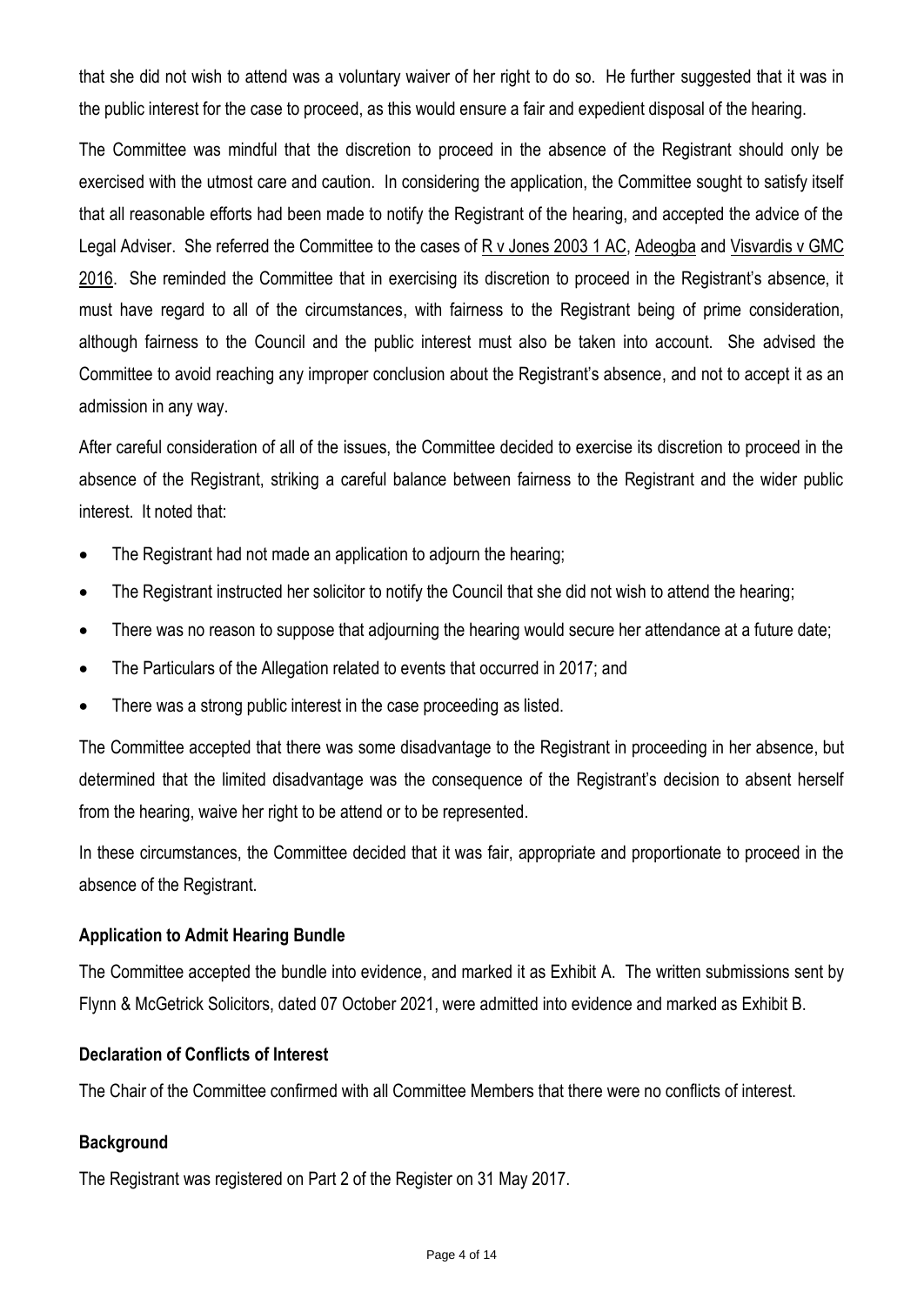The Registrant came to the Council's attention as a result of a self-referral. Mr Gilmore directed the Committee to a letter from the Registrant's solicitor within the bundle, detailing the background to the case. He told the Committee that in September 2017, the Registrant began working in a call centre. He told the Committee that during the two months of working at the call centre, she made it known to staff and colleagues [REDACTED]. The Registrant's colleague subsequently approached her and offered her a way of making money by permitting funds to be lodged into her account. Thereafter, the Registrant was to withdraw the money when requested and she would receive a percentage.

The Committee was told that a total of £25,300 was paid into the Registrant's bank account over a period of five days in November 2017 and that, in turn, she was paid £3000.

### **Evidence**

Mr Gilmore directed the Committee to the evidence contained within the hearing bundle, and submitted that the Council sought to rely on this evidence to prove the case.

Mr Gilmore directed the Committee to the transcript of the PACE interview with the Registrant on 29 April 2019. The Committee heard that when questioned by the Police, the Registrant made full admissions during a relatively short PACE interview of thirty minutes.

Mr Gilmore directed the Committee to the 'Case Summary' contained within the bundle of documents. He submitted that this document confirmed that the Registrant had no previous convictions, but reiterated that the losses from the overall scam were in the region of £124,000. From this total amount, a sum of around £25,000 was transferred into the Registrant's account, which she then distributed to the organisers.

Mr Gilmore also asked the Committee to consider the correspondence from the Registrant's solicitor, dated 08 February 2021, and the more recent submissions, dated 07 October 2021.

Mr Gilmore asked the Committee to pay careful attention to the Certificate of Conviction. He submitted that this document was evidence that it was found proved beyond reasonable doubt that the Registrant had pleaded guilty to nine counts of fraud by false representation, and one count of possessing criminal property. She was sentenced to four months' imprisonment, suspended for a period of 18 months, and was instructed to pay a monetary fine of £1500.

### **Finding of Facts**

The Legal Adviser reminded the Committee that under Paragraph 12 (5) Schedule 2 of the Rules, a Certificate of Conviction issued in any UK Criminal Court '*shall be conclusive proof of the facts or conviction so found'*. She advised the Committee that a registrant could challenge a certificate of conviction if it did not refer to the Registrant, or where the conviction had been challenged successfully on appeal. She informed the Committee that the Certificate of Conviction in this case was issued before the Crown Court, a competent Court of jurisdiction and, in the absence of any other evidence, the Committee was entitled to rely on the Certificate of Conviction to establish conclusively that the Registrant was convicted of the offences as set out. She also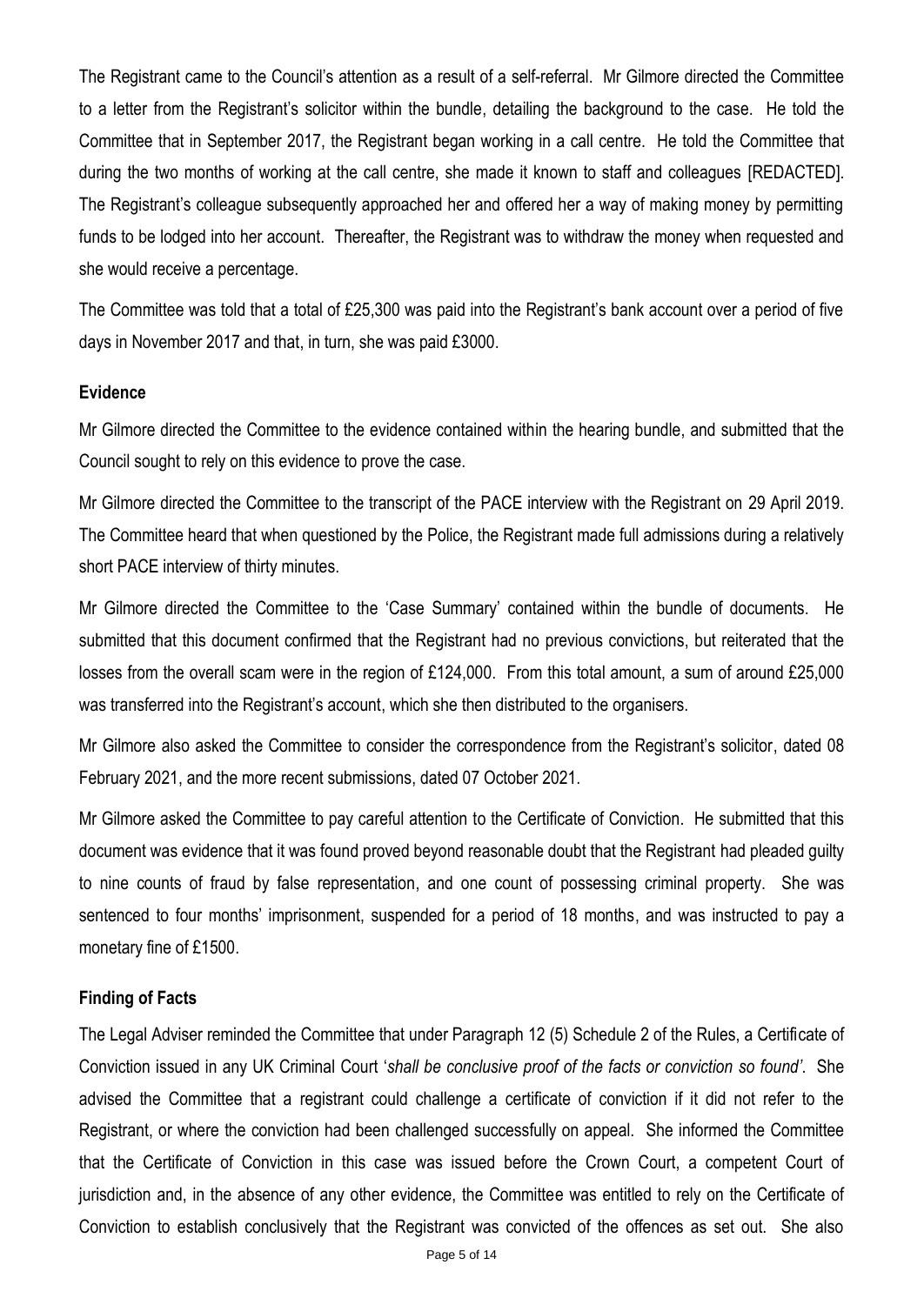advised the Committee that the Certificate could also be relied upon to establish the facts underlying the convictions.

The Committee reminded itself that the burden was on the Council to prove the facts as set out in the Particulars of the Allegation, and that to find the facts proved the Committee must be satisfied on the balance of probabilities. This means that for any fact to be found proved, the Committee must be satisfied that it was more likely than not to have occurred.

The Committee noted that the submissions from the Registrant's solicitor, dated 07 October 2021, confirmed that the facts in the allegation were accepted, the Registrant having made full admissions to the police during her interviews.

The Committee took into account the submissions from Mr Gilmore on behalf of the Council, the written submission from Mr Morgan on behalf of the Registrant, and had careful regard to all of the documentary evidence submitted. The Committee noted the facts contained in the Certificate of Conviction. The Committee concluded that the Certificate of Conviction was conclusive proof of the convictions and the underlying facts. The Committee, therefore, found the facts proved.

### **Fitness to Practise**

The Committee proceeded to consider if the Registrant's fitness to practise was impaired. The Committee heard submissions from Mr Gilmore.

Mr Gilmore submitted that the Registrant's actions which led to the convictions, a suspended custodial sentence and a monetary fine, called into question her ability to work in social care services and to remain on the Register without restriction, or to be registered at all.

The Committee heard that at the time of the offences, the Registrant was a registered social care worker although she was working in a call centre, not in social care services. Mr Gilmore told the Committee that at the time of her convictions, she was working as a social care worker. Mr Gilmore submitted that there was a difference between being young and vulnerable and not understanding the impact of your actions. The Registrant was culpable in the criminal matters and, in the view of the Council, took advantage of the situation for her own benefit. Mr Gilmore submitted that the Registrant played a willing and active part in a significant scam, for which she received a significant benefit in terms of the £3,000 paid to her.

Mr Gilmore directed the Committee to the submissions on behalf of the Registrant, and the 2020 judgment by the Recorder of Belfast which acknowledged that '*the typical money mule will be a vulnerable individual'*. Mr Gilmore submitted that there was a difference between the focus of a Criminal Court and a Fitness to Practise Committee. The Council is concerned that if the Registrant was vulnerable (as her solicitor had asserted), this was further evidence that she presented an ongoing risk when providing social care services. The Council was concerned that she may be a risk to service users if she could be taken advantage of, and that this could subject service users to a risk of harm.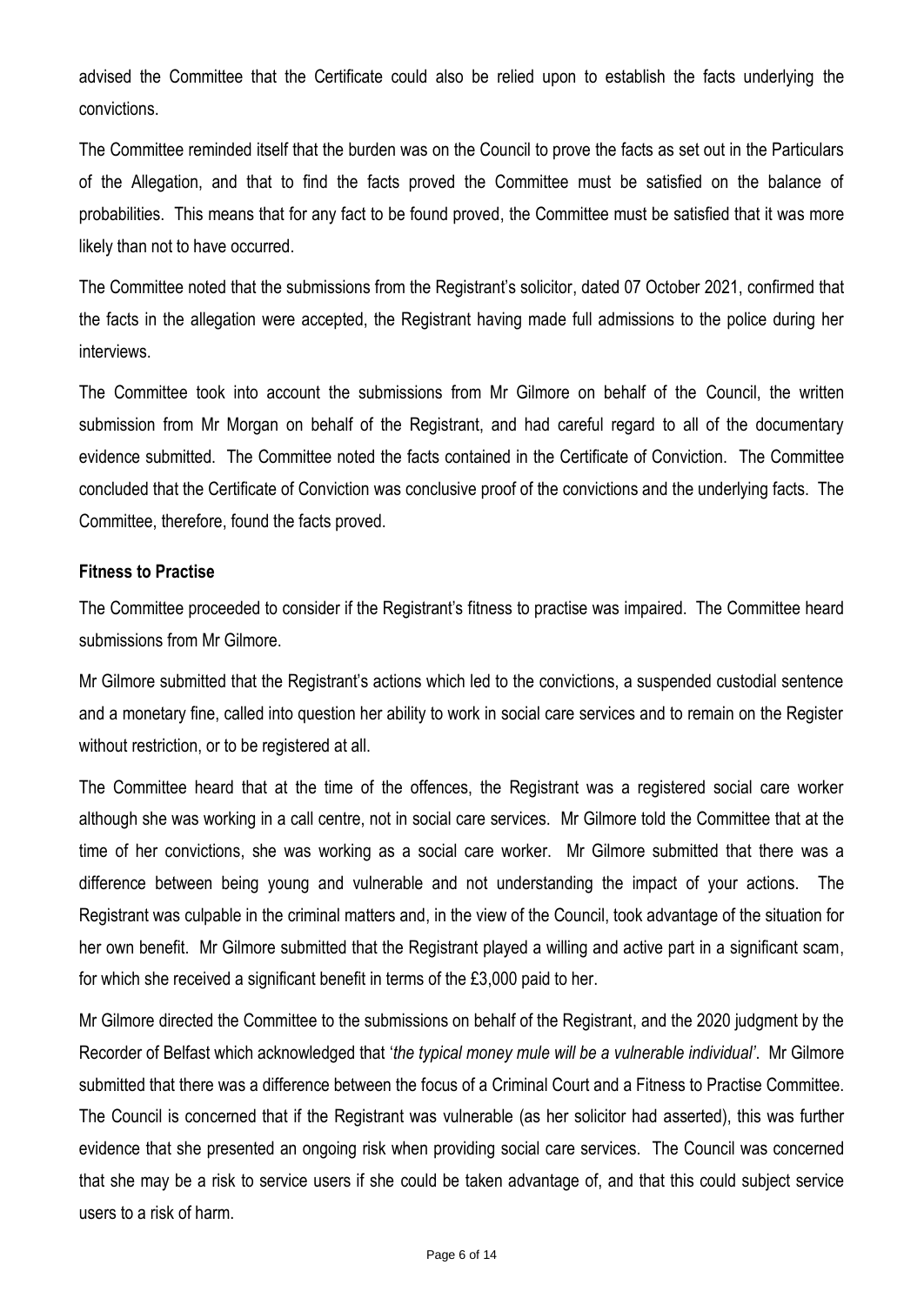Mr Gilmore submitted that the first nine offences set out in the Certificate of Conviction contained an element of dishonesty, which was relevant to social care even if committed outside of the workplace. In that regard, the Council was concerned that her fitness to practise was currently impaired in respect of both the convictions and the nature of the offences she had been convicted of. Mr Gilmore told the Committee that the convictions were recent, and that the Registrant remained subject to a suspended sentence.

In terms of remediation, Mr Gilmore stated that there was some evidence of insight. He directed the Committee to the PACE interview, where the Registrant made full admissions and pleaded guilty. However, he submitted that there was no actual evidence that she had remediated and that past dishonesty was a difficult issue to fully remediate, especially as in this case where the dishonesty was deliberate, occurred over the course of days and was on such a scale.

With regard to the risk of repetition, Mr Gilmore submitted that it was difficult to align the account of telling colleagues about [REDACTED]. Mr Gilmore submitted that without remediation, there was an ongoing risk of repetition. Mr Gilmore accepted that the Registrant's probation report indicated that there was a low risk of reoffending but, in the view of the Council, in the context of providing care to the vulnerable, a risk did exist. Mr Gilmore submitted that trust and honesty were essential aspects of being a social care worker.

Mr Gilmore submitted that the public would have a genuine concern, and an objective member of the public would consider that these offences were evidence of impairment of fitness to practise. In order to maintain public confidence in social care services, a finding of impairment should be made. Mr Gilmore told the Committee that this type of behaviour should be clearly marked as inappropriate, and that it required a finding of impaired fitness to practise.

The Committee carefully considered the written submissions made by the Registrant's solicitor, dated 07 October 2021, and noted that the offences in question took place in 2017 whilst the Registrant was working in a call centre. Mr Morgan submitted that the Registrant was 20 years old at that time and [REDACTED]. A colleague who was aware of this offered her the opportunity to be paid £3,000 in exchange for allowing her bank account to be used for the various transactions which took place. He highlighted the judicial authority which acknowledged that the typical 'money mule' will be a vulnerable individual, and that the individuals who operate these frauds will deliberately target people with debts or money difficulties and induce them with the offer of a 'quick buck'. Mr Morgan submitted that the Registrant made full admissions to police during her interviews, and entered guilty pleas at Court. She was assessed by probation as posing a low likelihood of re-offending. He told the Committee that she had a clear criminal record and that she had not come to police attention since. Mr Morgan advised the Committee that the money she received was paid back. He submitted that no issues had ever been raised in relation to the Registrant as a social care worker, and that she now had a stable lifestyle with a young son and may wish to return to social care work once he was of school age. On this basis, he submitted that the Registrant's fitness to practise was not impaired.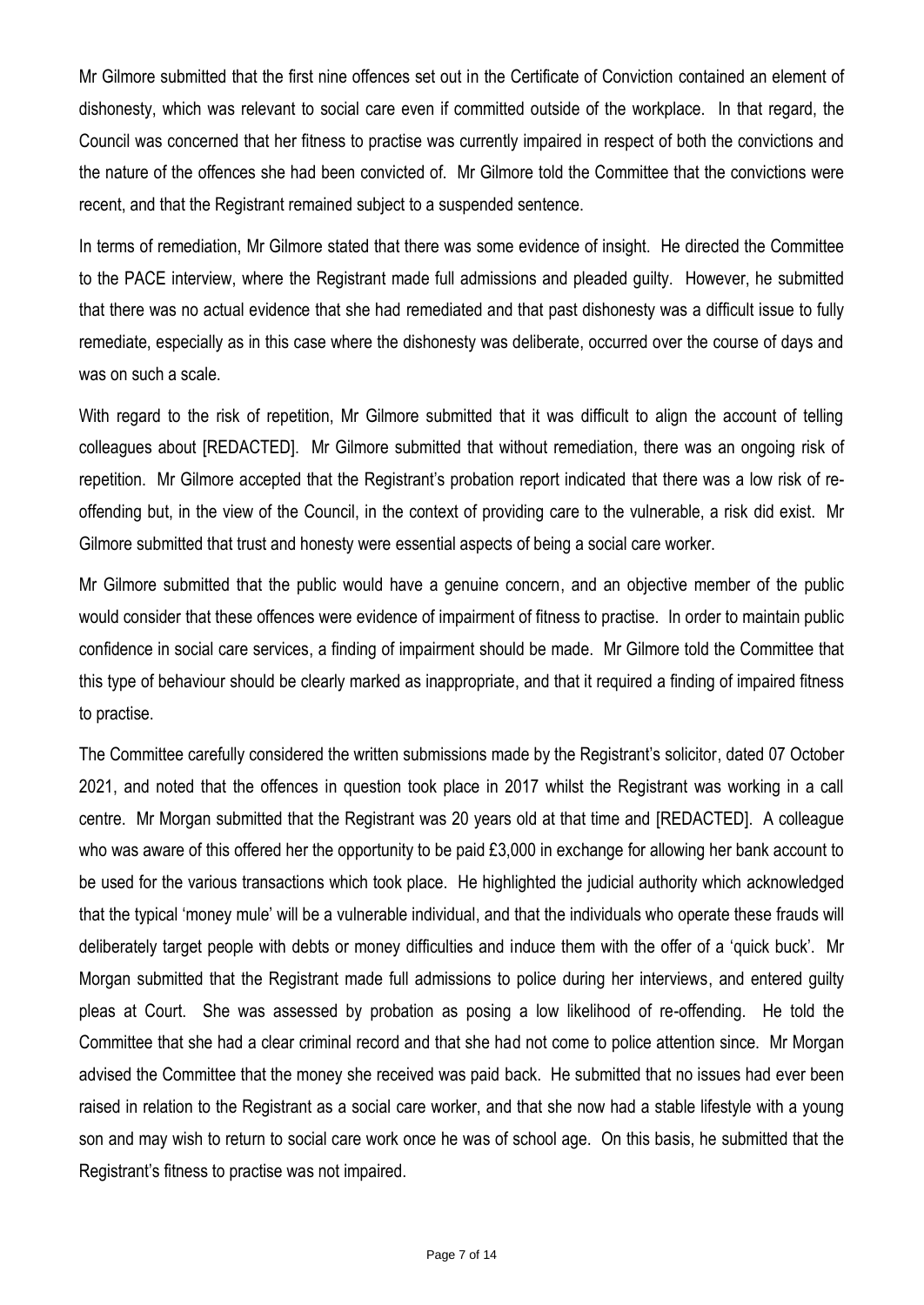The Committee considered the submissions from Mr Gilmore on behalf of the Council, and the written submissions from Mr Morgan on behalf of the Registrant, and had regard to all of the evidence in the case. The Committee accepted the advice of the Legal Adviser. She referred the Committee to Paragraph 24 (3) of Schedule 2 of the Rules, and the requirements as set out in the case of the GMC v Cohen, looking at the current competence and behaviour of the Registrant, along with the need to protect service users, members of the public, the upholding of proper standards of behaviour and maintaining of public confidence in social care services. She further referred the Committee to the findings of Dame Janet Smith in the 5th Shipman Report as regards the potential causes of impairment. She also referred the Committee to the cases of GMC v Meadows 2006 and CHRE v NMC & Grant [2001] EWHC 927.

The Committee considered whether the Registrant's fitness to practise was impaired by reason of her conviction as set out in the Particulars of the Allegation.

The Committee, in considering the issue of impairment of fitness to practise, took account of Paragraph 24 (3) of Schedule 2 of the Rules, which states that it should have regard to:

- (a) whether it is satisfied as to the reason for the alleged impairment of fitness to practise;
- (b) the Standards of Conduct and Practice issued by the Council under Section 9 of the Act;
- (c) whether the impairment is capable of remediation;
- (d) whether the impairment has been remediated;
- (e) the risk of repetition; and
- (f) the public interest.

The Committee had regard to Rule 4 (d) of the Rules, which states that fitness to practise may be impaired by a conviction. The Committee was satisfied that the Registrant's convictions were the reason for the alleged impairment of fitness to practise.

The Committee had regard to the Standards of Conduct and Practice for Social Care Workers. The Committee was satisfied that the Registrant's actions were in breach of the following Standards of Conduct:

- **Standard 2: As a social care worker, you must strive to establish and maintain the trust and confidence of service users and carers. This includes:**
- 2.11 Not engaging in practices which are fraudulent in respect of use of public or private monies.
- **Standard 5: As a social care worker, you must uphold public trust and confidence in social care services. In particular you must not:**
- 5.8 Behave in a way, in work or outside work, which would call into question your suitability to work in social care services.

The Committee noted that Mr Morgan had submitted that the offences occurred prior to the Registrant's registration with the Social Care Council. The Committee accepted the evidence from the Council that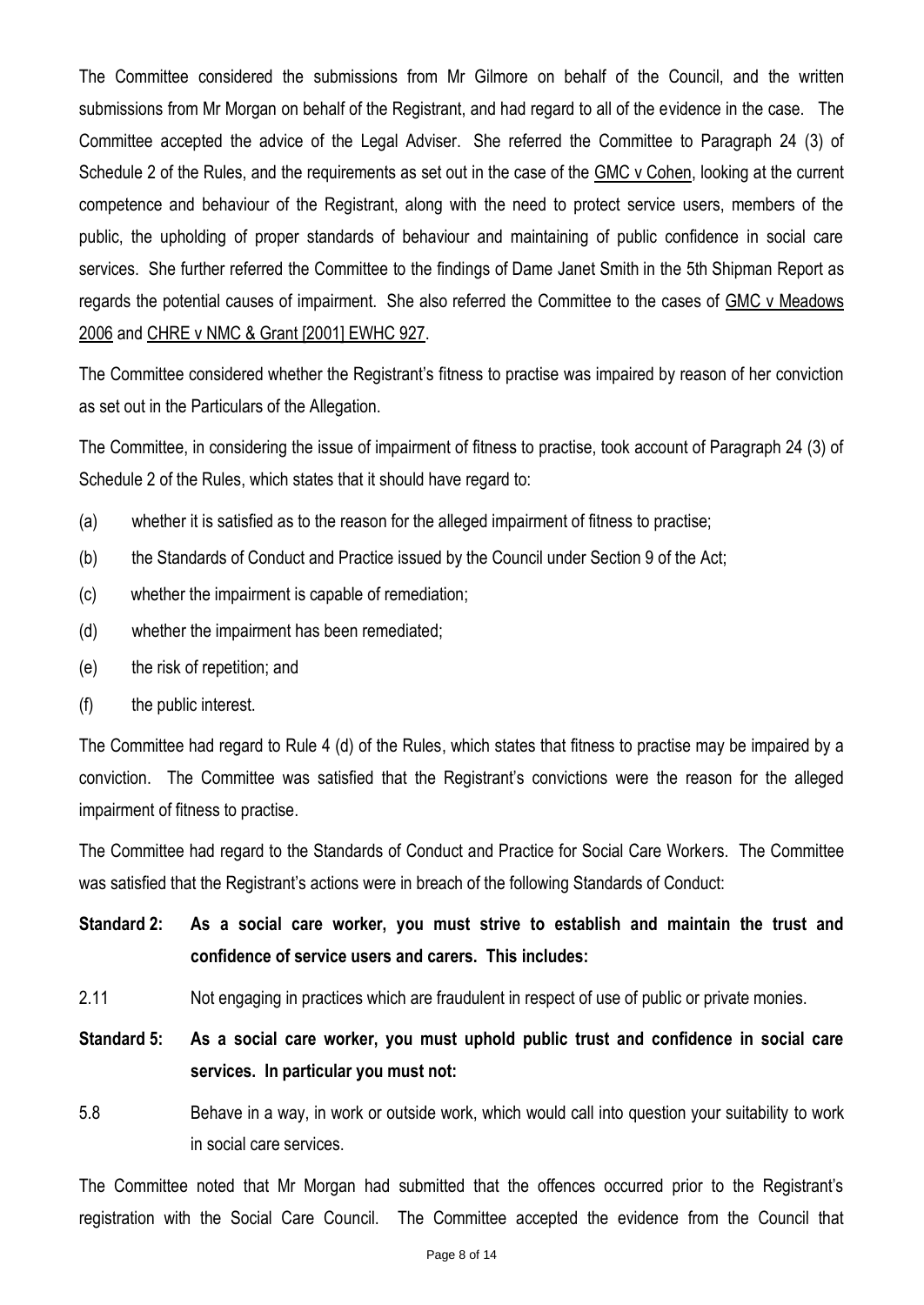registration was granted on 31 May 2017, which was prior to the offences. The Committee did accept that the offences occurred outside of work and before the Registrant had commenced working in social care services, but found that as a registered social care worker she should have been in receipt and aware of the Standards of Conduct and Practice for Social Care Workers. The Committee determined that the Registrant's convictions were serious as she had been convicted of nine counts of fraud by false representation, and one count of possessing criminal property. In the view of the Committee, the Registrant's behaviour which led to her convictions fell far below the standards which would be expected of a registered social care worker.

Whilst the Committee was of the view that dishonesty can be difficult to remediate, the Committee concluded that the events which led to the convictions were capable of remediation. The Committee paid careful regard to the submissions from Mr Morgan, and accepted that the people who organised this type of fraud would target individuals who were susceptible to being induced into this type of behaviour. However, there was no information or evidence from the Registrant to demonstrate that she had developed sufficient insight and had undertaken the necessary action to remedy her behaviour. The Committee noted that she had shown some insight by accepting her actions during the police interview and by entering a guilty plea. The Committee was of the view that the Registrant's insight was limited, and that the submissions from her solicitor did not include any evidence of regret for her actions or how she would behave differently in the future.

The Committee considered, in light of the very limited insight on the Registrant's part and the absence of any evidence of remedial action, that there was a likelihood of repetition of financial irregularity. Although these events occurred outside of the workplace, because of the serious nature of the offences, the Committee was concerned that the Registrant would pose a risk to vulnerable service users. Social care workers are in a privileged and trusted position and are required to be honest, often providing care in isolation in people's own homes where they could have access to their finances. The Registrant had recently been convicted of serious fraud offences and remained subject to a suspended sentence. In these circumstances, the Committee found a risk of repetition.

The Committee also concluded that a finding of current impairment of fitness to practise was also necessary in the public interest. It was considered by the Committee that public confidence in social care services, and the Council as its regulator, would be undermined if a finding of impaired fitness to practise was not made.

Therefore, the Committee concluded that the Registrant's fitness to practise continued to be impaired by reason of her criminal convictions.

### **Sanction**

In reaching its decision on sanction, the Committee considered the submission of Mr Gilmore on behalf of the Council, the written submissions from Mr Morgan on behalf of the Registrant, and had regard to all of the evidence in this case. Mr Gilmore referred the Committee to mitigating factors, and advised that the Registrant had no previous disciplinary referrals to the Council.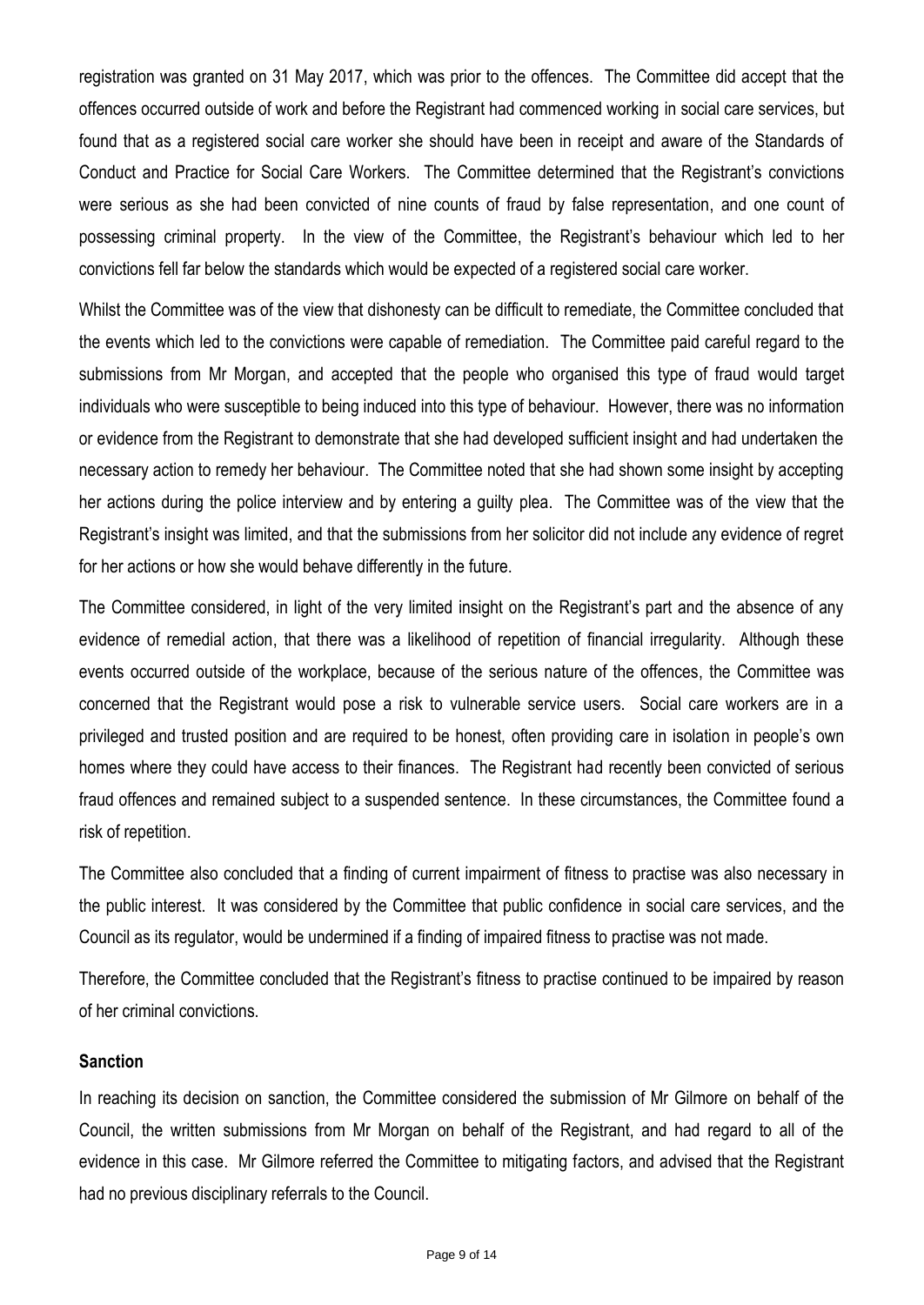Mr Gilmore submitted that whilst sanction was entirely a matter for the Committee, in the view of the Council the appropriate sanction would be either a Suspension Order or Removal Order.

Mr Morgan submitted that the Committee should impose no sanction, or as lenient a sanction as possible.

The Committee accepted the advice from the Legal Adviser. She referred the Committee to the Sanctions Guidance, and reminded the Committee to consider the question of sanction in ascending order of severity, paying particular attention to the issue of proportionality.

She referred the Committee to Paragraph 26 of Schedule 2 of the Rules which provides that, upon a finding of impairment of fitness to practise, the Committee may:

- (a) impose no sanction; or
- (b) warn the Registrant and direct that a record of the warning should be placed on the Registrant's entry in the Register for a specified period of up to 5 years; or
- (c) make a Conditions of Practice Order for a specified period not exceeding 3 years; or
- (d) make an Order suspending the Registrant's registration for a specified period not exceeding 2 years (a 'Suspension Order'); or
- (e) make an Order for removal of the Registrant's registration from the Register ('a Removal Order').

She further reminded the Committee that in deciding which sanction to impose, the Committee should take into account:

- (a) the seriousness of the Particulars of the Allegation;
- (b) the degree to which the Registrant has fallen short of any expected standards;
- (c) the protection of the public;
- (d) the public interest in maintaining confidence in social care services; and
- (e) the issue of proportionality.

The Committee applied the principles of fairness, reasonableness and proportionality, weighing the public interest with the Registrant's interests, and took into account any aggravating and mitigating factors in the case. The public interest included the protection of members of the public, including service users, the maintenance of public confidence in the profession, and the declaring and upholding of proper standards of conduct and behaviour within the profession. The Committee took into account its powers under Paragraph 26 of Schedule 2 of the Rules in relation to the sanctions available to it, and also had regard to the Sanctions Guidance, bearing in mind that the decision on sanction was one for its own independent judgement.

The Committee recognised that the purpose of sanction was not to be punitive, although a sanction may have a punitive effect. The Committee considered the aggravating and mitigating factors in this case.

The Committee considered the mitigating factors to be: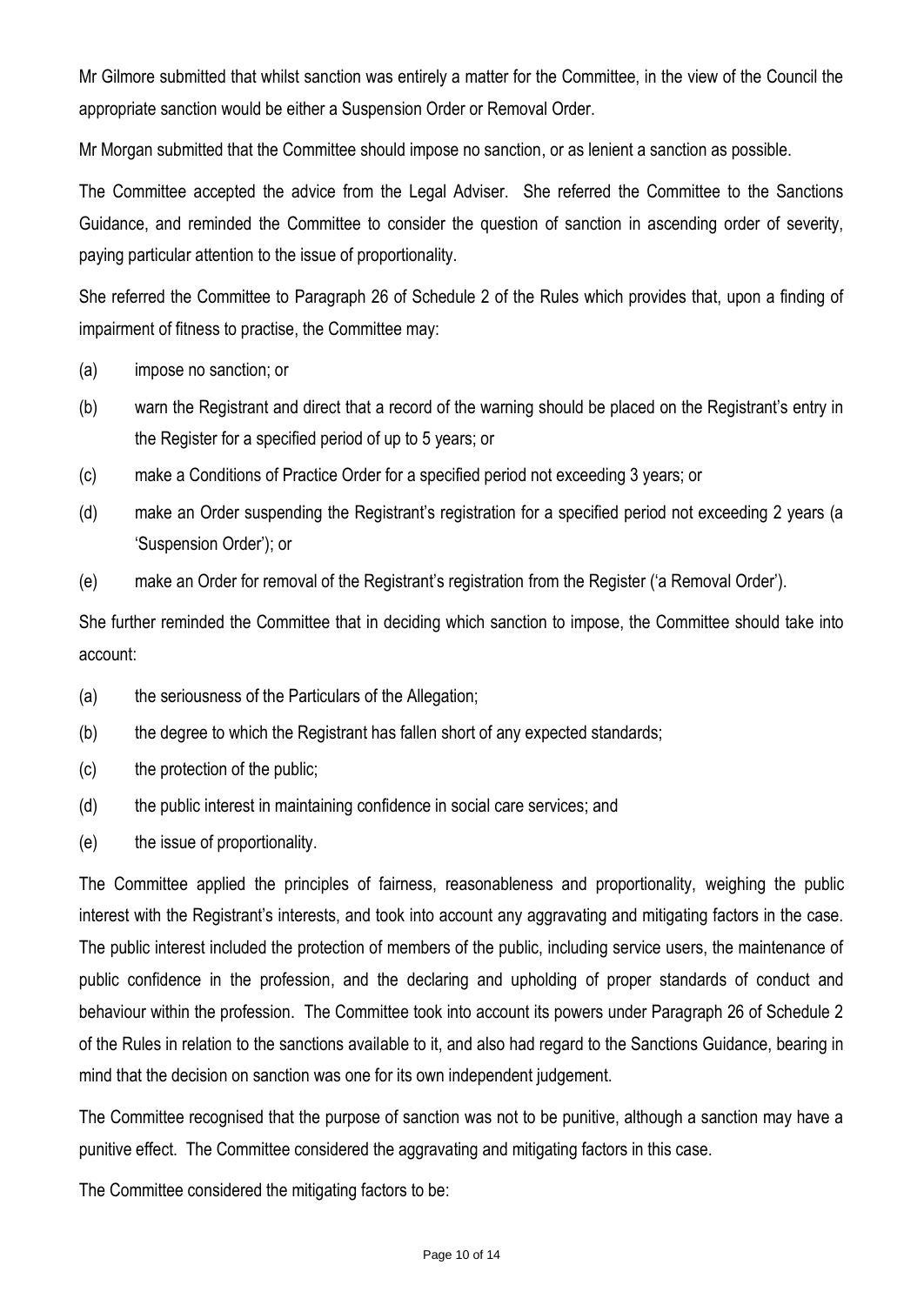- The Registrant made early admissions during her police interview, and pleaded guilty to all offences;
- The Registrant made a self-referral to the Council and has co-operated with the Council investigation;
- The Registrant had the benefit of previous good character and, in particular, the Committee noted that no issues had been raised about her work as a social care worker; and
- The offences were committed outside of work.

The Committee did consider the submissions received from the Registrant's solicitor about events in her life leading up to the convictions, but did not consider that there was sufficient evidence, for example medical reports, to allow the Committee to take this into account as a mitigating factor.

The Committee considered the aggravating factors to be:

- Nine of the convictions arose from fraud charges, which were matters of dishonesty;
- This was not an isolated incident; the events which led to her convictions occurred over a number of days;
- The Registrant had demonstrated limited insight;
- There was limited evidence of regret or remorse; and
- The Registrant showed a serious disregard for the Social Care Council's Standards of Conduct and Practice. The Committee had previously found that her convictions meant that her actions fell far below the standards which could be expected of a registered social care worker.

Having balanced the aggravating and mitigating factors, and taking into account the interests of public protection and the public interest, the Committee proceeded to consider which sanction to apply in this case.

**No sanction** - the Committee had no doubt that it would be entirely inappropriate to impose no sanction in this case. To impose no sanction would be inappropriate in view of the seriousness of the case, and would not address the concerns identified.

**Warning –** the Committee considered whether to impose a Warning in this case. Having regard to its previous findings, the Committee considered that such a step would be inadequate to protect the public, and would fail to uphold the public interest.

**Conditions of Practice Order –** the Committee next considered a Conditions of Practice Order. The Registrant's convictions were serious. The Registrant was not currently working in social care and, as the Registrant did not attend the hearing, the Committee had no evidence as to whether or not she would agree to any conditions, if imposed. Furthermore, the Committee concluded that a Conditions of Practice Order would be insufficient to protect the public and to uphold the public interest, given the seriousness of the Registrant's departure from the standards expected of a registered social care worker. The Committee could not formulate workable, enforceable or verifiable conditions which would address the Registrant's behaviour, adequately protect the public and address the wider public interest.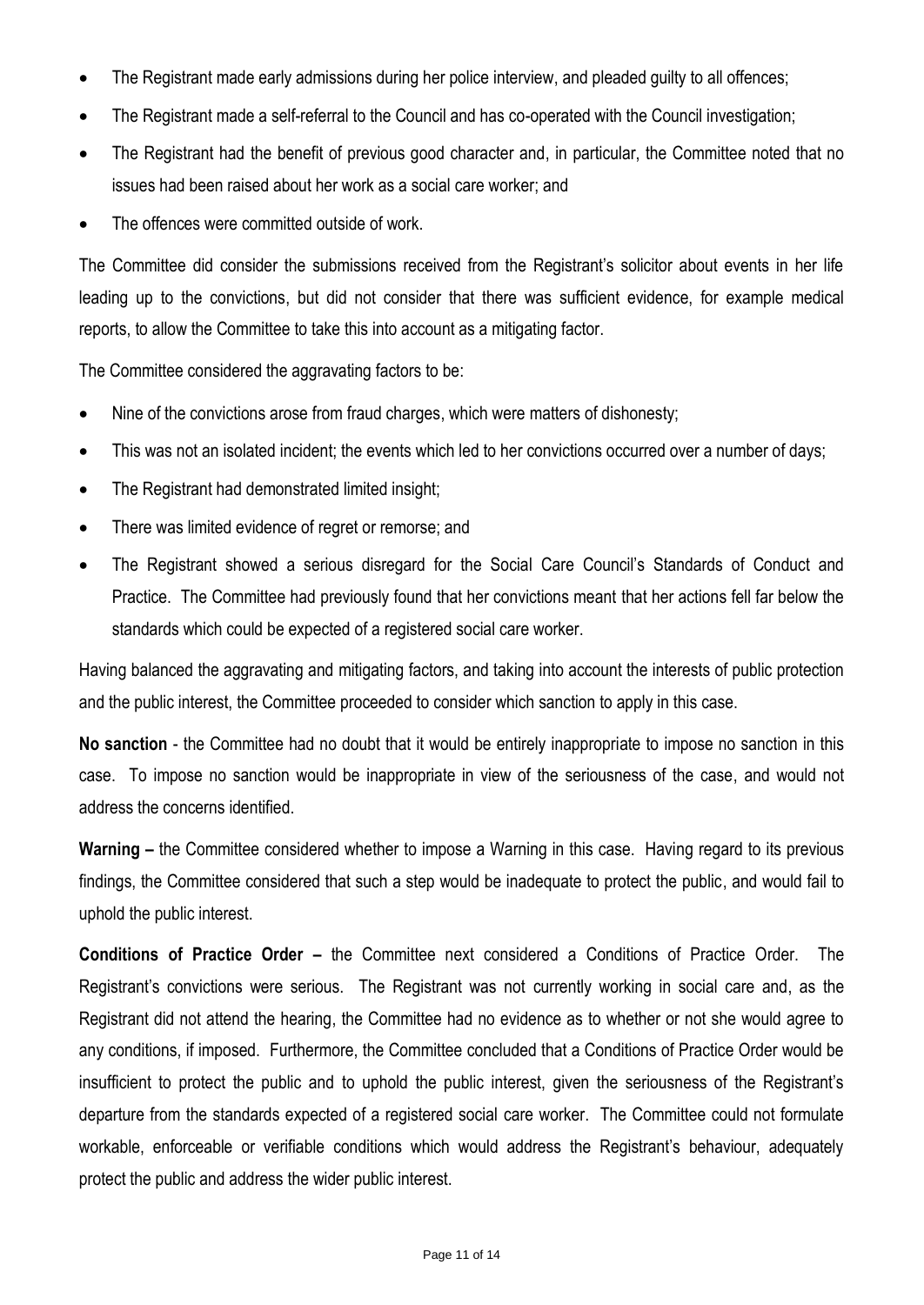**Suspension –** the Committee next considered a Suspension Order. The Committee noted that it had made findings at the impairment stage of the proceedings which were of a very serious nature, and fell far below the standards to be expected of a registered social care worker.

The Committee carefully considered the issue of proportionality, and whether suspension would address the concerns which it had identified. The Committee noted Paragraph 4.19 of the Indicative Sanctions Guidance, which states:

*4*.*19 Suspension from the Register may be an appropriate sanction for impairment which while very serious, is not so serious as to justify removal from the Register; for example, where there has been an acknowledgment of failings and where a Committee is satisfied that the behaviour is unlikely to be repeated, and the Registrant has no psychological or other difficulties preventing them from understanding and seeking to remedy the failings and the failings are realistically capable of being remedied, then suspension may be appropriate*.

The Committee had no evidence before it that the Registrant acknowledged her failings in so far as they impacted on her registration as a social care worker. The Registrant had demonstrated limited insight and had provided no evidence of remediation. The Committee had earlier determined that there was a risk of repetition in the future. The Registrant failed to express remorse, or demonstrate insight into the seriousness of her criminal convictions. The Registrant did not satisfy the Committee that she would realistically remedy her behaviour during a period of suspension.

The Committee considered the public interest. The Committee considered that the public would perceive the Registrant's criminal behaviour as falling far short of what would be expected of a registered social care worker.

The Committee concluded that a Suspension Order would be insufficient to protect the public and to address the seriousness of the Registrant's criminal convictions.

**Removal** – the Committee, therefore, decided to impose a Removal Order. The Committee took into account the Guidance at Paragraphs 4.26 – 4.28. In particular, the Committee paid careful regard to Paragraph 4.26, which states:

*4.26 This is the most serious sanction which a Committee can impose. A Removal Order is likely to be appropriate when the Registrant's behaviour is fundamentally incompatible with being a social care worker. Removal should be used where there is no other way to protect the public, for example, where there is a lack of*  insight, continuing problems and a pattern of unacceptable behaviour or denial, where there is no evidence that *there is likely to be satisfactory remediation and where confidence in the social care profession would be undermined by allowing the Registrant to remain on the Register*.

It concluded that, given the seriousness of the Registrant's criminal convictions and her lack of insight and remediation of her failings, a Removal Order was the only appropriate sanction to protect the public and to maintain public confidence in the social care profession and the Council as its regulator. The Registrant's actions constituted a very serious departure from the professional standards as set out in the Standards of Conduct and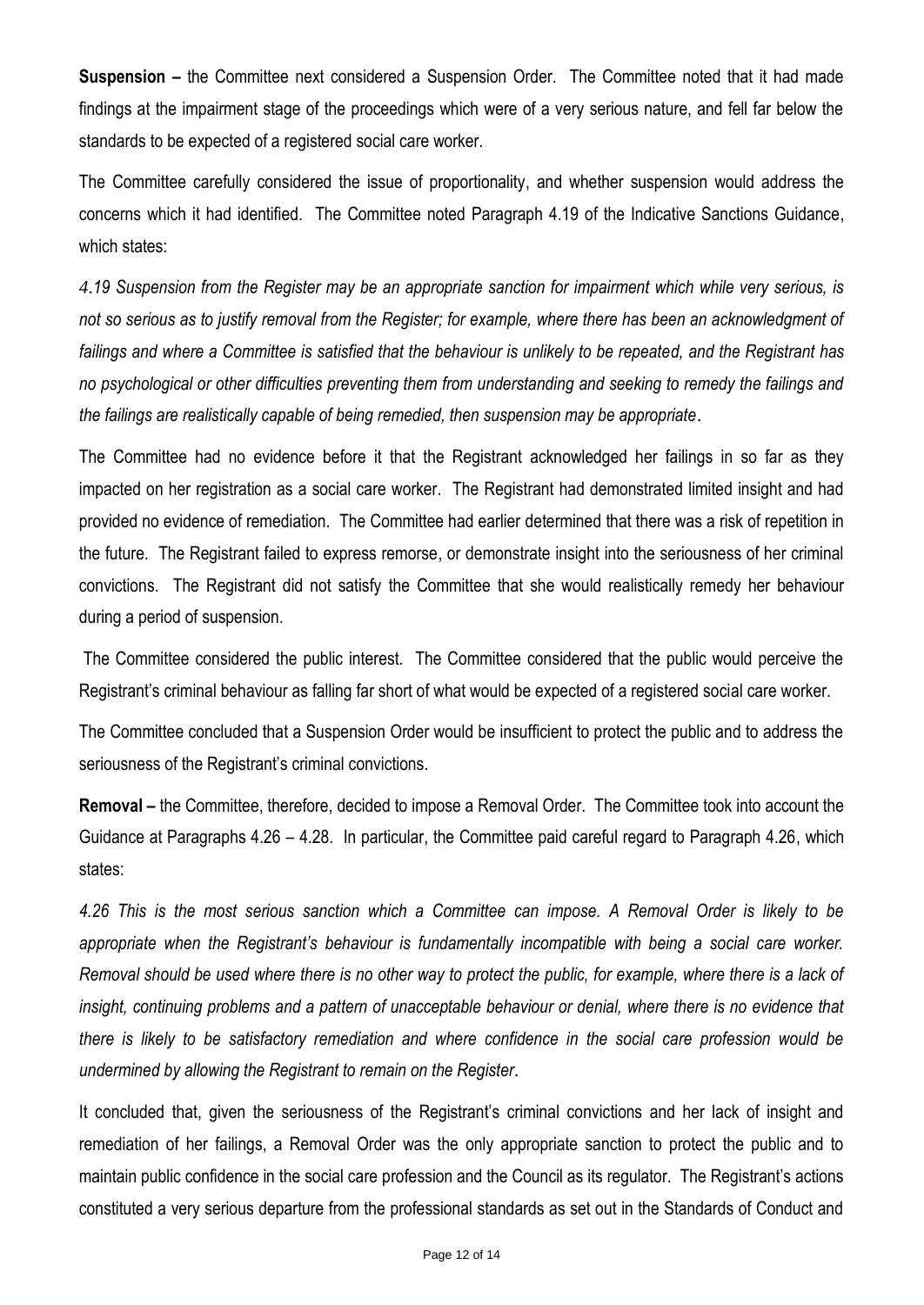Practice for Social Care Workers. The public would be entitled to expect that social care workers would be honest and trustworthy to be trusted to provide care to the most vulnerable in society. The Committee determined that the Registrant's serious criminal behaviour identified her as being unfit to be a member of a caring and responsible profession.

The Committee was satisfied that the Registrant's convictions for fraud and possession of proceeds of crime were so serious that they were fundamentally incompatible with continued registration. Public confidence in the Council, and in social care services, would be undermined if a social care worker who was convicted of such serious offences, and who failed to show appropriate insight or remediation, was allowed to remain on the Register. The Committee considered that a sanction short of a Removal Order would fail to declare and uphold proper standards of conduct and behaviour.

The Committee decided, in order to protect the public and in the public interest, to make a Removal Order with immediate effect in respect of the Registrant's registration.

**You have the right to appeal this decision to the Care Tribunal. Any appeal must be lodged in writing within 28 days from the date of this Notice of Decision.**

 $\_$  , and the set of the set of the set of the set of the set of the set of the set of the set of the set of the set of the set of the set of the set of the set of the set of the set of the set of the set of the set of th

**You should note that the Fitness to Practise Committee's decision takes effect from the date upon which it was made.**

The effect of this decision is that your entry in the Register has been removed.

You are prohibited from working as a social care worker in any of the following positions:

- 1. A member of care staff at a:
	- a.) Children's home;
	- b.) Residential care home;
	- c.) Nursing home;
	- d.) Day care setting;
	- e.) Residential family centre.
- 2. A person who is supplied by a domiciliary care agency to provide personal care in their own homes for persons who by reason of illness, infirmity or disability are unable to provide it for themselves without assistance.
- 3. A manager of a:
	- a.) Residential care home;
	- b.) Day care setting;
	- c.) Residential family care centre; or